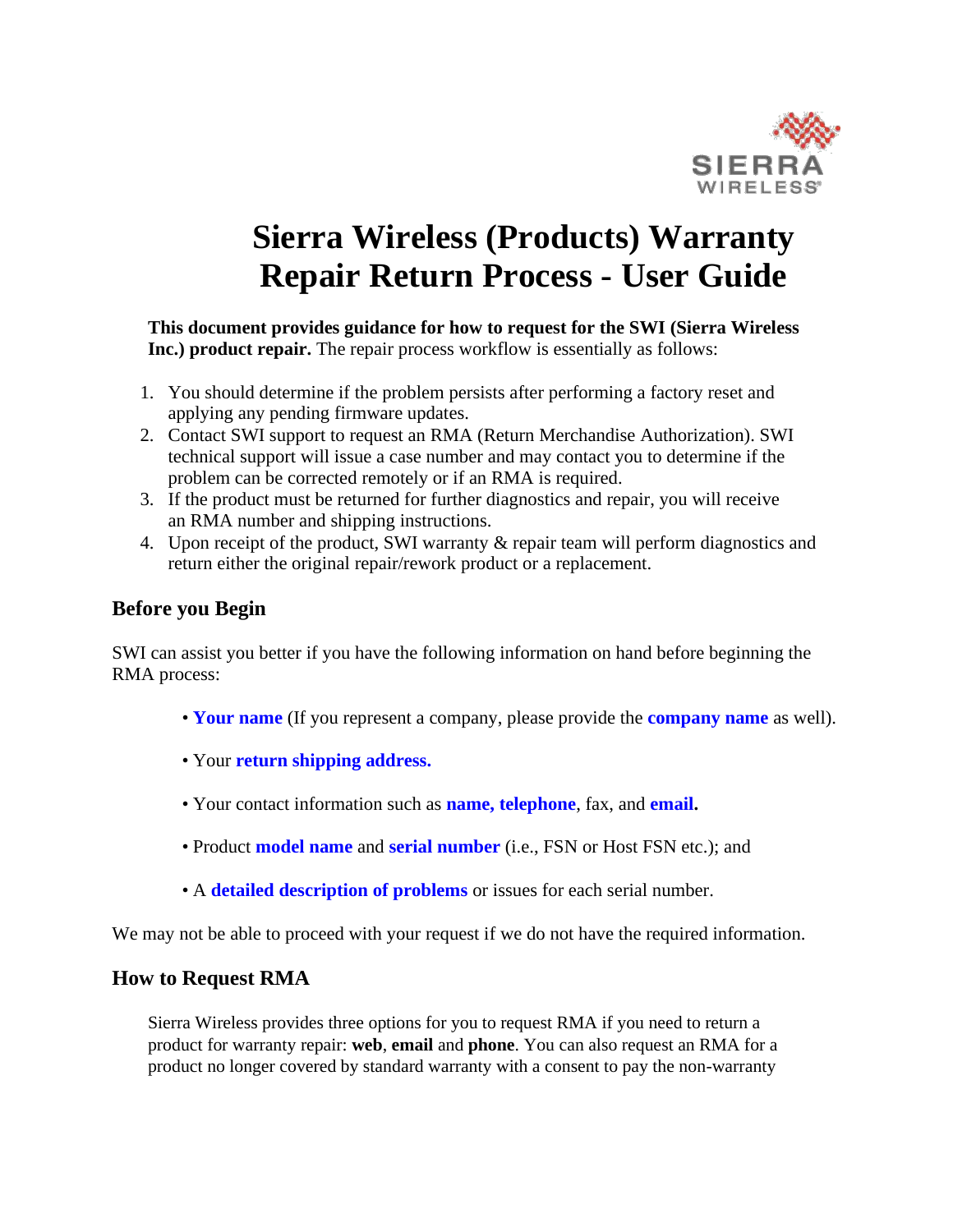services, SWI may or may not accept non-warranty requests. You can check product warranty status at <http://csm.sierrawireless.com/warrantychecker.aspx>

**Note:** Before requesting an RMA, please ensure that a factory reset was performed, and firmware or software updates applied as recommended by SWI.

#### **Email:**

You may send email to following email address:

• [repairs@sierrawireless.com](mailto:repairs@sierrawireless.com)

Please be sure to include the information in the [Before you Begin s](#page-0-0)ection, above.

#### **Website:**

You may request RMA via the following web address:

• <https://csm.sierrawireless.com/RepairCenter.aspx>

You will receive an email notification with your case ticket # immediately upon submitting your online request. You can expect to receive responses from technical support or an official RMA number within 2-3 business days.

#### **Phone:**

You may call toll free 1-877-687-7795 to reach the SWI technical support center (option 2) or Warranty & Return (option  $3$  – voicemail).

SWI's experienced technical support analysts will help you to resolve/identify the technical issue, collect all information and deal with your request. If an RMA is needed, you will receive an email notification with the RMA# and shipping instructions within 2-3 business days.

## **RMA Authorization Procedure**

#### **Case/Ticket Number**

A case/ticket number will be generated after you contact us via one of above methods. We use this number to identify you and trace your request before issuing you an RMA number. Depending on the nature of the problem you reported, our technical support team may reach out to you prior to RMA issuance to try to resolve the issue over the phone.

#### **RMA Number**

Product issues that we cannot successfully troubleshoot or remotely diagnose via phone support or email will be issued an RMA. In this case, we will assign you a unique RMA number (one letter followed by seven digits) based on the information in the case/ticket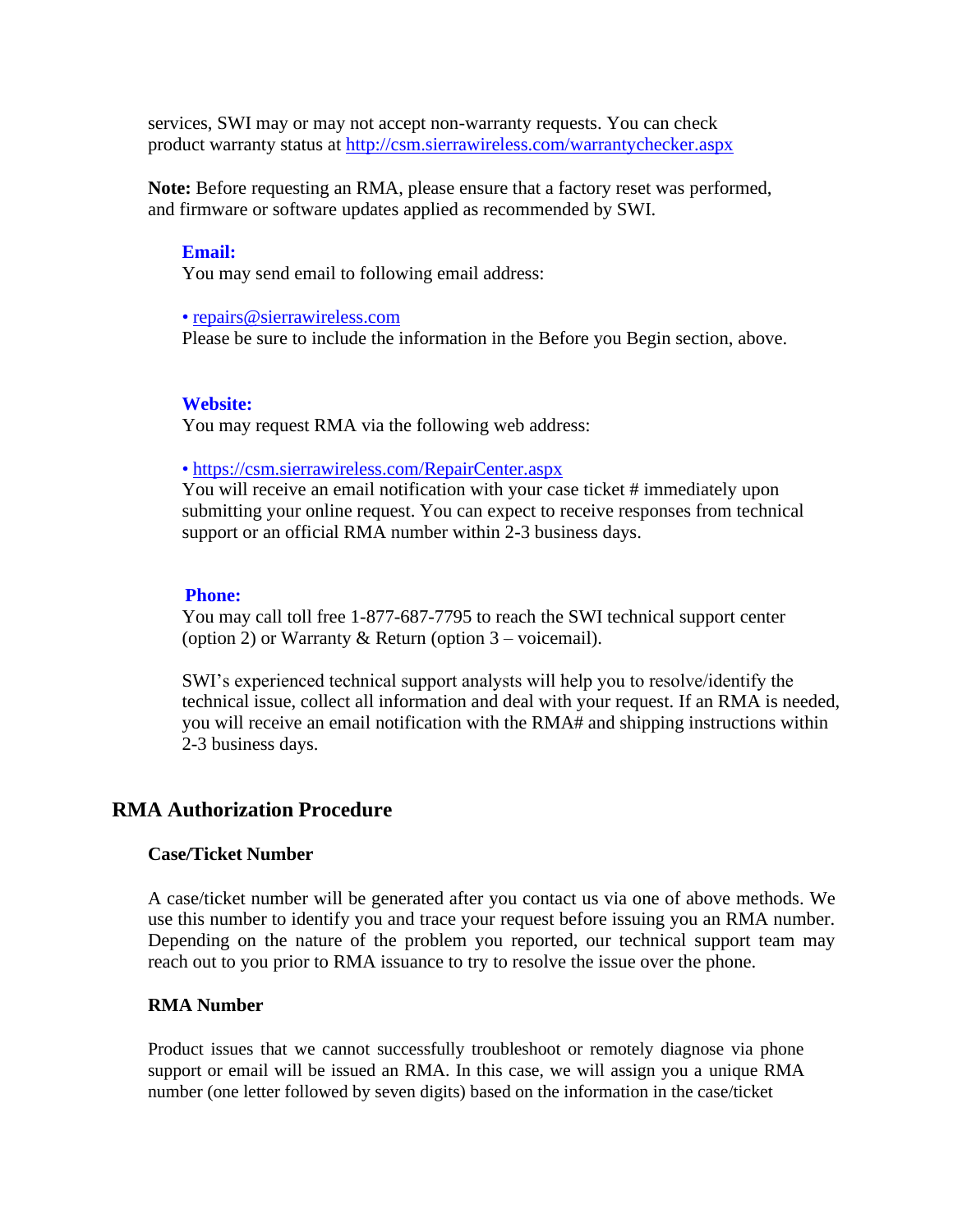number. You can use the RMA contact email address and RMA number to check RMA status at https://rma.sierrawireless.com/SearchRmaStatus.aspx

## **How to Return a product**

Once an RMA number has been issued, you will receive instructions via email for shipping the product back to SWI. Follow these instructions to avoid delays or rejection.

Before you return a product to Sierra Wireless, please:

- Remove all features, accessories, power supplies, parts, options, third party products, alterations, and attachments not under warranty service.
- Ensure the returned unit is free from physical damage or tampering.
- Ensure the product is free of any legal obligations or restrictions that prevent its exchange.
- Ensure the product is deregistered from any carriers or providers.
- Back-up or secure all programs, data, and other intangibles which may be lost if the returned unit is replaced.

## **RMA Warranty Repair Procedure**

Please ensure that we receive your product within 30 days of RMA issuance to retain your support priority.

1. SWI will perform a visual inspection upon receipt of the product.

If it is determined that product is physically damaged, you will receive a cost estimate approval form for a replacement product. If you decline the charge, SWI will invite you to either retrieve the product or approve having it scrapped at SWI's service center.

- 2. SWI will perform full functional tests on the product.
	- a. If the product passes all our strict tests, you will be charged for diagnostic services and return shipping.
	- b. In the event that SWI discovers function failures during testing:
		- i. The product may be repaired or replaced with a brand new or rebuilt unit which may use refurbished parts of similar quality and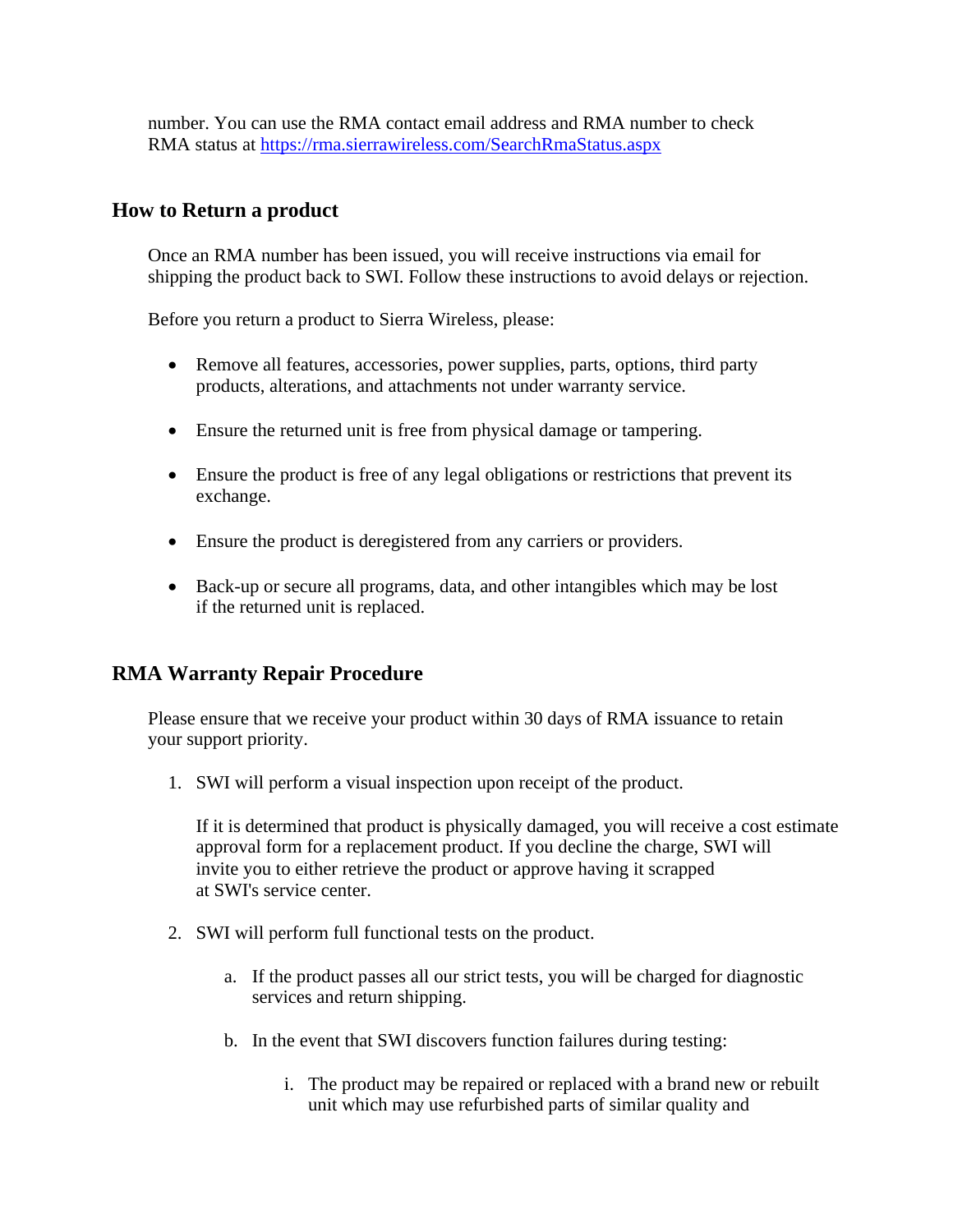functionality. Any replacement product provided by SWI will be of equivalent or superior functionality.

ii. SWI may refund the purchase price of the product. The purchase price shall be either the amount paid on the invoice or bill from a distributor, or the sale price of a product purchased directly from Sierra Wireless.

**Note:** For products purchased from a Distributor, you need to contact the Distributor directly upon written notification from SWI to receive their refund.

- 3. SWI applies firmware or software updates for the product or the replacement units.
- 4. SWI ships the repaired product or replacement back to you. You will receive an email notification with the shipping number for tracking purpose.

When SWI ships the repaired products back to you, a product Repair Sheet will be included in the shipping box, with the following information:

• Your name;

• Your contact information (contact name, phone, email) and return shipping address;

- RMA Number;
- Model;
- FSN number or Replacement number;
- Warranty status;
- What has been done for each unit.

## **RMA Warranty and Repair Policies**

### **Repair Policy**

• All customers must acquire an RMA number prior to sending their product to SWI. Any product received without an RMA number or without following shipping instructions could be delayed or rejected.

• SWI expects to receive an RMA shipment within **30 days** of the RMA issuance, any delay may result in RMA cancellation. Shipments received after 30 days may lose their processing priority, causing longer turnaround times. In some circumstances, you may need to request a new RMA number.